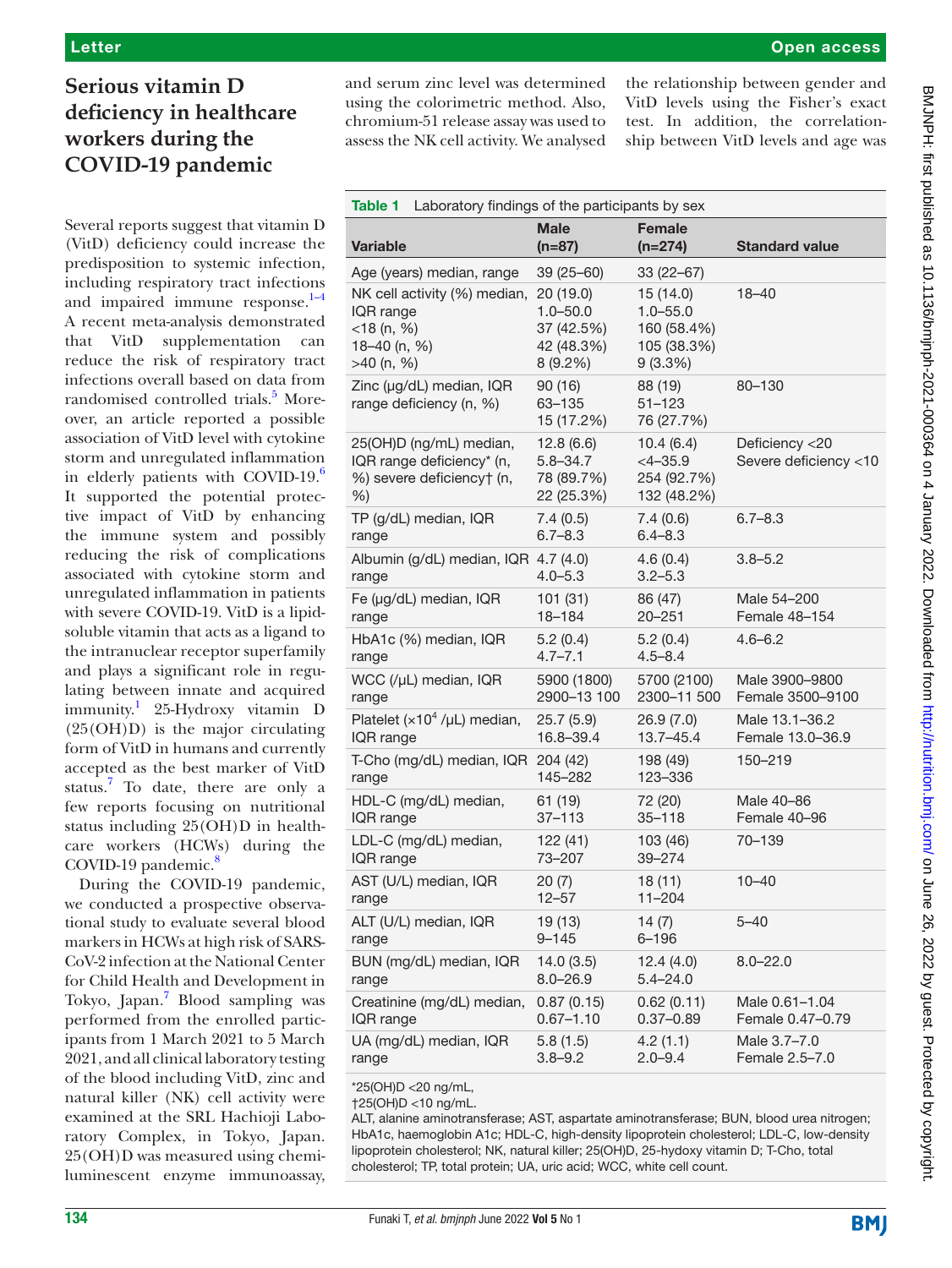

<span id="page-1-0"></span>Figure 1 Scatter plot of 25-hydroxy vitamin D (25(OH)D) levels by sex. The median, IQR and range of the 25(OH)D levels were, respectively, 12.8, 6.6 and 5.8–34.7 ng/ mL in the male healthcare workers (HCWs) (A) and 10.4, 6.4 and <4.0–35.9 ng/mL in the female HCWs (B). The dashed black lines indicate the thresholds of severe 25(OH)D level deficiency.

calculated by the Pearson's product– moment correlation coefficient and that between VitD levels and NK cell activity by the Spearman's rank correlation coefficient. All the statistical analyses were performed using SPSS V.22.0 software package (IBM). A two-sided p<0.05 was considered statistically significant. In the study, 361 HCWs were enrolled, of whom 274 (75.9%) were women. The median age was 35 years (range, 22–67 years). The measured blood markers are summarised in [table](#page-0-0) 1. Most of the measured data were within their normal ranges in most cases except for the blood markers of decreased ability to protect against infections. The NK cell activity widely varied between the participants and was below the lower limit of normal in 42.5% (37/87) of the male participants and 58.4% (76/274) of the female participants. However, there was no correlation between the NK cell activity and 25(OH)D level (r=–0.047, p=0.374). The zinc level was deficient in 17.2% (15/87) of the male participants and 27.7% (76/274) of the female participants. Surprisingly, the 25(OH)D level was remarkably low in our study participants. The 25(OH)D level was deficient (<20 ng/mL) in 89.7% (78/87) of the male participants [\(figure](#page-1-0) 1A) and in 92.7% (254/274) of the female participants ([figure](#page-1-0) 1B). In addition, 25.3% (22/87) of the male participants and 48.2% (132/274) of the female participants had severe 25(OH)D deficiency (<10 ng/mL). The rate of the female participants with severe 25(OH)D deficiency was significantly higher than that of the male participants (p=0.001). Additionally, there was no correlation between age and serum 25(OH)D level (r=0.094, p=0.074). A recent article from the UK showed that HCWs with VitD deficiency were more likely to develop COVID-19.<sup>[8](#page-2-4)</sup> In the study population, HCWs in the black, Asian and minority ethnic groups were VitD deficient (70%), compared with Caucasians (30%).<sup>[8](#page-2-4)</sup> A study targeting Japanese women aged 39–64 years reported a mean 25(OH) D level of 24.63 ng/mL and that 31.6%, 27.0% and 14.9% of women aged 39–49, 50–59 and 60–64 years, respectively.<sup>9</sup>

Approximately 90% of the participants in this study had VitD deficiency regardless of sex. This might have resulted from long-term indoor activities, both in medical care and daily life, in compliance with the state-of-emergency declaration over COVID-19 and our institutional infection prevention and control measures against COVID-19. From the article mentioned previ-ously,<sup>[8](#page-2-4)</sup> VitD deficiency was reported as an independent risk factor for developing COVID-19 seroconversion. Also, VitD potentially plays

significant role in preventing or alleviating acute respiratory tract infections including COVID-19, meanwhile, VitD levels could strongly account for variability COVID-19 severity: negative correlation between mean VitD levels and number of COVID-19 cases for one million population or outcomes/ prognosis of patients with COVID- $19<sup>1</sup>$ <sup>2</sup> <sup>8</sup> Thus, clinical trials for investigating the efficacy of VitD supplementation targeting at-risk VitD deficient HCWs for developing COVID-19 are warranted. This study has several limitations, such as those of a single-centre observational study in Japan in a single period; lack of assessment of medical history, including COVID-19 and VitD-related diseases; lack of evaluation on the impact of seasonality on VitD level; and lack of information about lifestyle and VitD supplementation. However, given the decreasing ultraviolet absorption and possible contributions to treatment and prevention of COVID-19 of sun exposure and VitD supple-mentation<sup>[10](#page-2-6)</sup> in addition to immediate COVID-19 vaccination, these measures should be considered to improve HCWs' lifestyles, particularly in VitD-deficient HCWs.

#### Takanori Funaki,<sup>1</sup> Makiko Sanpei,<sup>2</sup> Naho Morisaki,<sup>2</sup> Tetsuya Mizoue,<sup>3</sup> Koushi Yamaguchi<sup>4</sup>

<sup>1</sup> Division of Infectious Diseases, Department of Medical Subspecialties, National Center for Child Health and Development, Setagaya-ku, Tokyo, Japan <sup>2</sup>Department of Social Science, National Research Institute for Child Health and Development, Setagayaku, Tokyo, Japan

3 Department of Epidemiology and Prevention, Center for Clinical Sciences, National Center for Global Health and Medicine, Shinjuku-ku, Tokyo, Japan 4 Center of Maternal-Fetal, Neonatal and Reproductive Medicine, National Center for Child Health and Development, Setagaya-ku, Tokyo, Japan

Correspondence to Professor Koushi Yamaguchi, Center of Maternal-Fetal, Neonatal and Reproductive Medicine, National Center for Child Health and Development, Setagaya-ku 157-8535, Tokyo, Japan; yamaguchi-k@ncchd.go.jp

Contributors Concept and design: KY. Acquisition, analysis or interpretation of data: all authors. Drafting of the manuscript: TF and KY. Critical revision of the manuscript for important intellectual content: TF and KY. Statistical analysis: TF. Administrative, technical or material support: all authors. Supervision: KY.